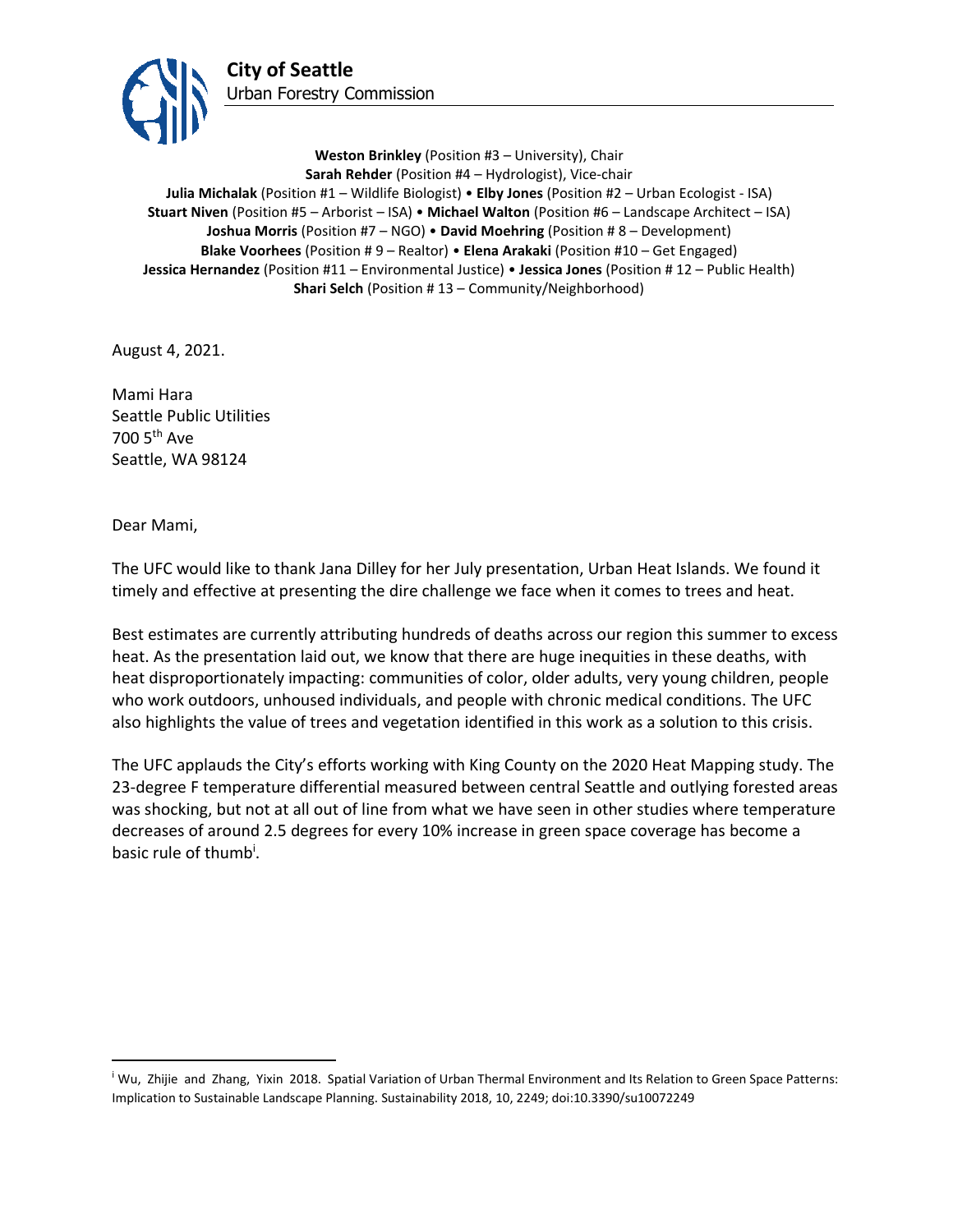

Afternoon Temperatures**ii**

Temperatures in our region have made headline news locally, and nationally in outlets such as the New York Times. And so has the value of trees as "quite simply, the most effective strategy, technology, we have to guard against heat in cities,"iii When one considers the cost benefit ratio, this value of trees becomes even more apparent.

Carefully positioned trees can reduce a home's energy costs by 25 percent, [according to the](https://www.energy.gov/energysaver/design/landscaping-energy-efficient-homes)  [Department of Energy](https://www.energy.gov/energysaver/design/landscaping-energy-efficient-homes)iv, and the U.S. Forest Service estimates that net cooling effect of a young healthy tree is equivalent to ten room-size air conditioners operating 20 hours a day."<sup>v</sup> The best estimate available for Seattle is that our declining tree canopy saved an estimated 1.6 million British thermal units (MBTU) of natural gas and 43,000 megawatt-hours (MWh) of electricity in 2012 from residential heating and cooling alone. $vi$ 

ii CAPA Strategies, LLC. Seattle and King County, WA. Heat Watch Report.

<https://your.kingcounty.gov/dnrp/climate/documents/2021-summary-report-heat-watch-seattle-king-county.pdf> Summer 2020.

iii <https://www.nytimes.com/2021/07/02/climate/trees-cities-heat-waves.html>

iv <https://www.energy.gov/energysaver/design/landscaping-energy-efficient-homes>

<sup>v</sup> <https://www.fs.usda.gov/detail/r9/home/?cid=stelprd3832558>

vihttps://www.researchgate.net/publication/322900878 Seattle's Forest\_Ecosystem\_Values\_Analysis\_of\_Structure\_Function and Economic Benefits